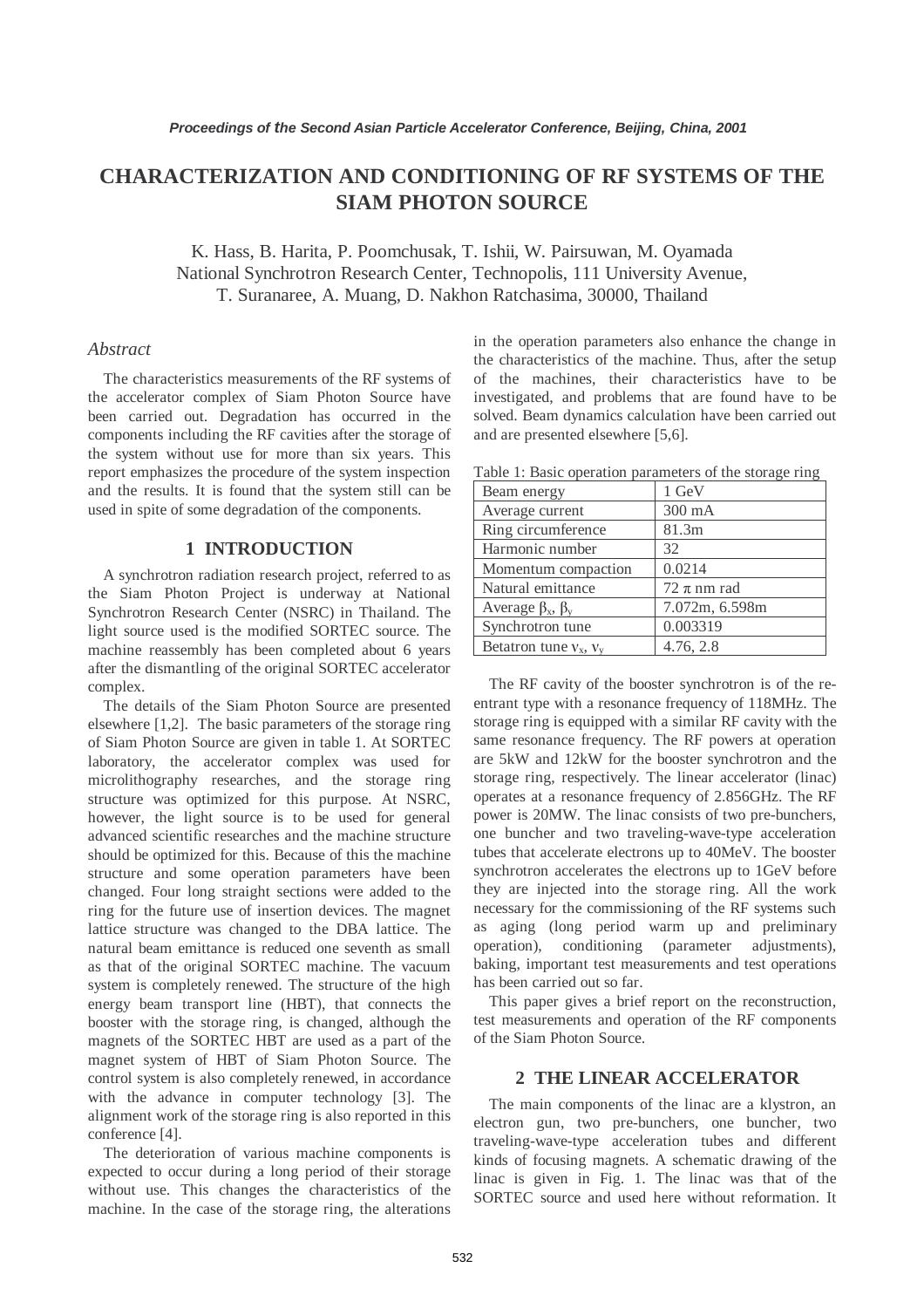

Figure 1 : Basic structure of the linac; QM: Quadrupole magnet, PB: Prebuncher, CM: Current monitor, GV: Gate valve, STC: Steering coil, RF: RF input, Acc: Accelerator tube, SL : Solenoid

was designed and build by Mitsubishi Electric. A small quadrupole magnet is installed upstream to the prebuncher. It modifies the beam profile. A group of solenoids around the pre-bunchers and buncher suppress the divergence of the electron beam. Another solenoid is placed just upstream to the first acceleration tube. Three pairs of steering magnets are placed in the acceleration tube portion. One pair out of three steering magnet coils is not used.

In 1998, the linac was assembled temporarily in the laboratory zone of the NSRC building and the vacuum chamber was evacuated. This setup was necessary to protect the vacuum chamber against corrosion. It was kept in this state for two years until it was assembled at its final location in the underground hall of the Siam Photon laboratory building.

After the reassembly work was finished, test measurements and aging were carried out. Low power measurements have been performed with a Network Analyzer, while the reflected power was measured around the resonance frequency with a frequency interval of 2MHz. These reflection spectra were measured at the input parts of the two pre-bunchers, the entrance of the second acceleration tube and at the position of the wave guide at klystron output part.

From the obtained reflection spectra it is found that the reflection rate varies between 5.1% and 7.8% at the klystron output part. The reflection rate is about 7% at the resonance frequency. This reflection data appear to indicate that a relatively high power is reflected back to the klystron. The power reflected back from the second acceleration tube shows large fluctuations varying between 0.5% and 2.3%. The power reflected back from the two pre-bunchers varies between 23.8% and 57.3%. Both reflection spectra have similar smooth shapes with a maximum at the low frequency limit and a minimum around the resonance frequency.

For degasing treatment of the linac chambers with microwaves the klystron power was controlled to increase gradually, while the vacuum pressure was monitored. The electron gun was switched off during this procedure. It took around one month until the full RF power could be supplied. The pressure inside the tube was stable at around  $10^{-5}$  to  $10^{-6}$  Pa. The aging of the electron gun was carried out for a few days, until the operation voltage of 90kV could be supplied to the gun without discharge.

# **3 THE RF SYSTEM OF THE BOOSTER SYNCHROTRON**

The RF system of the booster synchrotron was reassembled by Toshiba. The RF cavity installed in the synchrotron is shown in Fig. 2. It has a tuner which can be controlled manually through the control system. The proper operation of the power supply was examined up to the maximum power of 10kW for four hours, by supplying the power to a test dummy load.

After the assembly of the RF system was finished, low power measurements were carried out to find out the characteristics of the fundamental mode of the RF cavity. The obtained values were compared with values found by computer simulation, using the code named MAFIA. The change of the resonance frequency due to the movement of the tuner is qualitatively in agreement with the theory. The results are summarized in table 2.

Table 2: Measured characteristics of the booster synchrotron RF cavity

| Resonance frequency |                  |           | 118MHz |
|---------------------|------------------|-----------|--------|
|                     | Variable         | frequency | 500kHz |
| range of tuner      |                  |           |        |
|                     | Unloaded Q-value |           | 15134  |
|                     | (measured)       |           |        |
|                     | Unloaded Q-value |           | 18685  |
|                     | (calculated)     |           |        |
|                     |                  |           | 83.21Ω |



Figure 2: The RF cavity of the booster synchrotron inside the ring